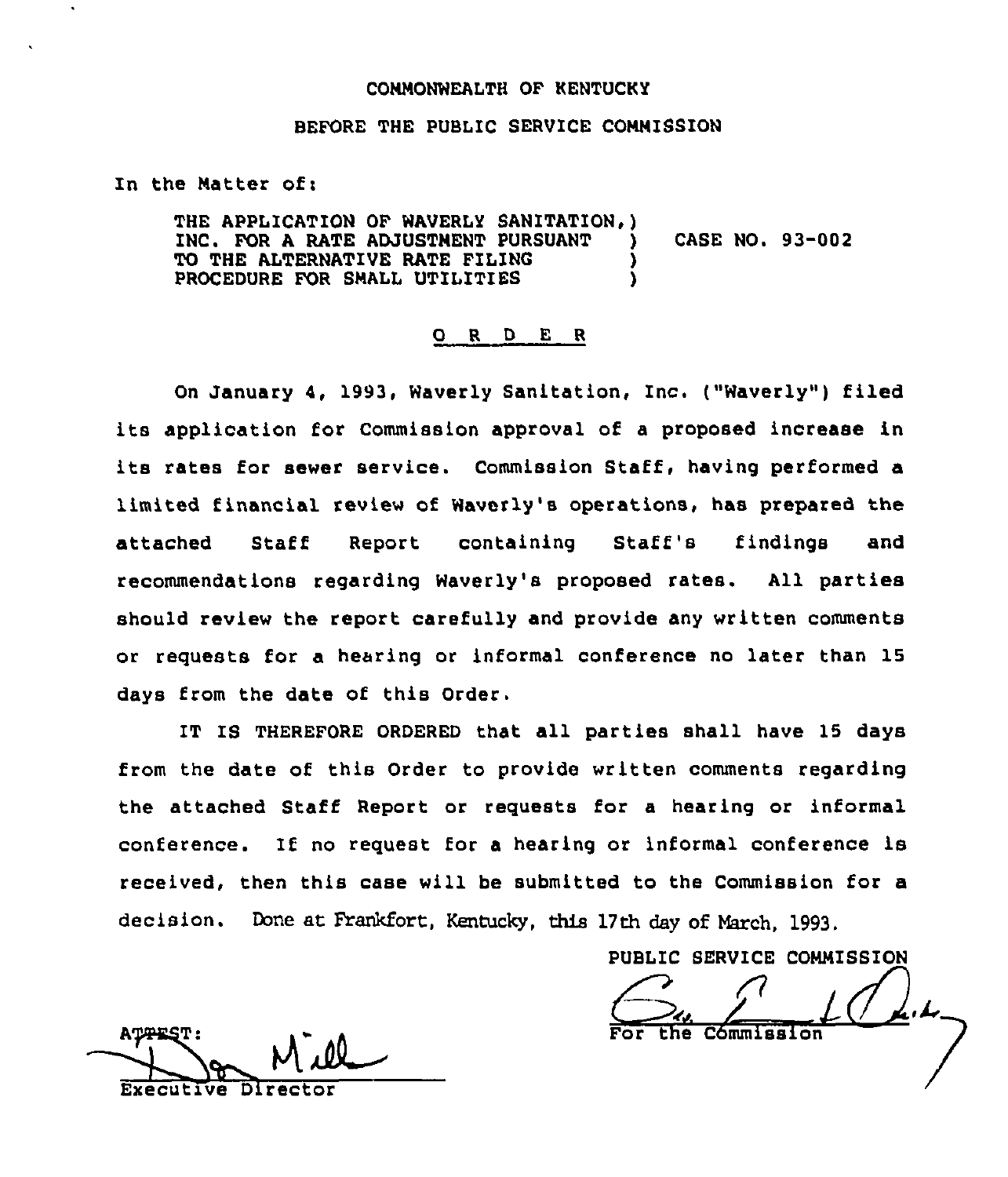#### CONNONWEALTH OF KENTUCKY

## BEFORE THE PUBLIC SERVICE COMMISSION

In the Natter of:

THE APPLICATION OF WAVERLY SANITATION, )<br>INC. FOR A RATE ADJUSTMENT PURSUANT ) CASE NO. 93-002 INC. FOR A RATE ADJUSTMENT PURSUANT )<br>TO THE ALTERNATIVE RATE FILING TO THE ALTERNATIVE RATE FILING (1999) PROCEDURE FOR SNALL UTILITIES

### STAFF REPORT

Prepared By< Jack Scott Lawless, CPA Public Utility Financial Analyst Water and Sewer Revenue Requirements Branch Financial Analysis

Prepared Byi Brent Kirtley Public Utility Rate Analyst Communications< Water and Sewer Rate Design Branch Division of Rates and Research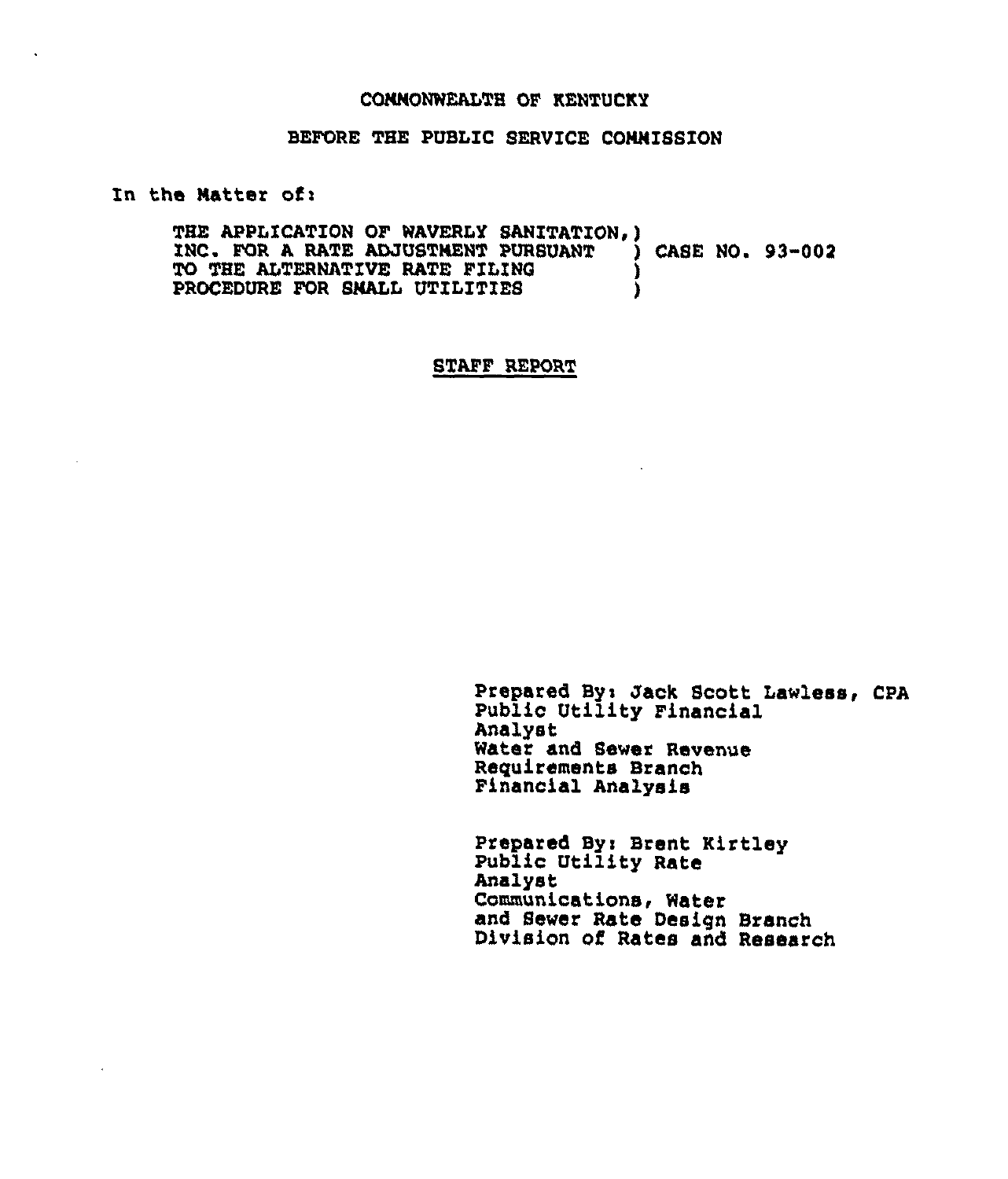# STAFF REPORT

#### ON

# WAVERLY SANITATION, INC.

### CASE NO. 93-002

### A. Preface

On January 4, 1993, Waverly Sanitation, Inc. ("Waverly") filed its application with the Kentucky Public Service Commission ("Commission") seeking approval to increase its tariffed sewer rates by <sup>20</sup> percent, an increase in annual operating revenues of \$3,367.

In order to evaluate the requested increase, the Commission Staff ("Staff" ) chose to perform <sup>a</sup> limited financial review of Waverly's operations for the test period, the twelve month period ending December 31, 1991. Jack Scott Lawless of the Commission's Division of Financial Analysis conducted the review on January 28, 1993 at Waverly's office in Louisville, Kentucky. Brent Kirtley of the Commission's Division of Rates and Research performed a review of waverly's reported revenues at the offices of the Commission.

The findings of the field review have been reduced to writing in this report. Nr. Kirtley is responsible for the sections related to operating revenues and rate design. The remaining sections of this report were prepared by Nr. Lawless. Based upon the findings of this report, Staff recommends that Waverly be allowed to increase its normalized operating revenues by \$11,114 or 69.32%.

### Scope

The scope of the review was limited to obtaining information to determine whether test period operating revenues and expenses were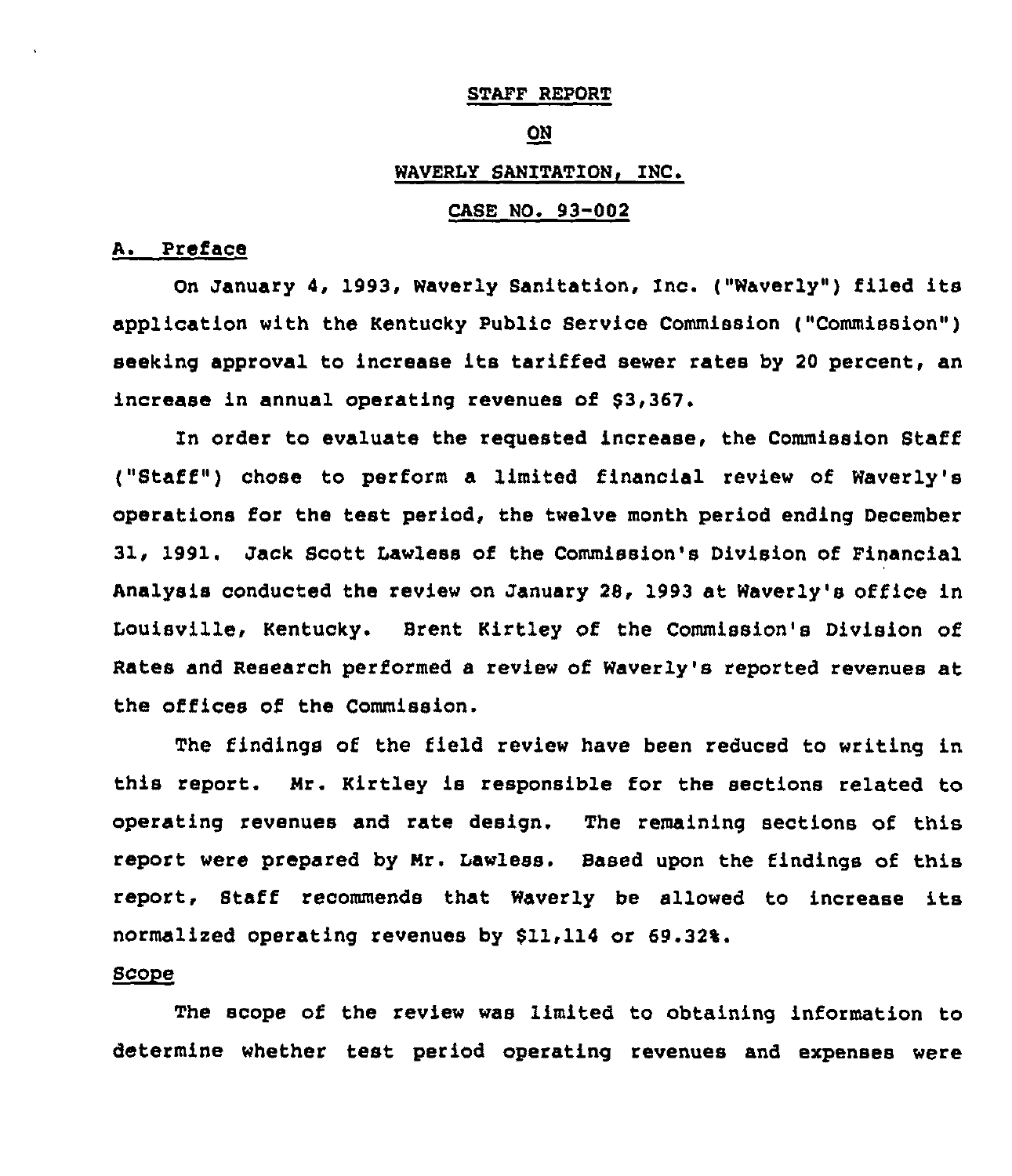Staff Report PSC Case No. 92-278 Page 2 of 9

representative of normal operations. Insignificant or immaterial discrepancies were not pursued and are not addressed herein.

During the course of the review, Waverly was advised that all proposed adjustments to test year expenses must be supported by some form of documentation and that all such adjustments must be known and measurable.

#### B. Analvsis of Operating Revenues and Expenses

### Operating Revenue

Waverly reported test year revenue of \$16,835 in their 1991 annual report. However, this amount inadvertently included sales taxes of \$691. Service is currently provided to 20 four-plex apartment buildings and one building of 14 residential row houses. This customer base at the current tariffed rates should generate \$16,032 in revenue. Therefore, for the purposes of this report, normalized test-year revenue shall be considered to be \$16,032.

#### Operating Expenses

Waverly reported operating expenses of \$19,095 in the 1991 annual report and \$19,762 on page <sup>2</sup> of the alternative rate filing application. This reporting difference is attributed to the inclusion of a note payment of \$3,000 reported as a test year expense and the exclusion of taxes other than income taxes of \$2,333 on page <sup>2</sup> of the alternative rate filing application. On page <sup>2</sup> of its application Waverly proposed to increase operating expenses by \$3,931 while Staff has calculated pro forms adjustments to the operating expenses in the amount of \$3,690. Staff's adjustments are shown on Appendix <sup>B</sup> attached to this report.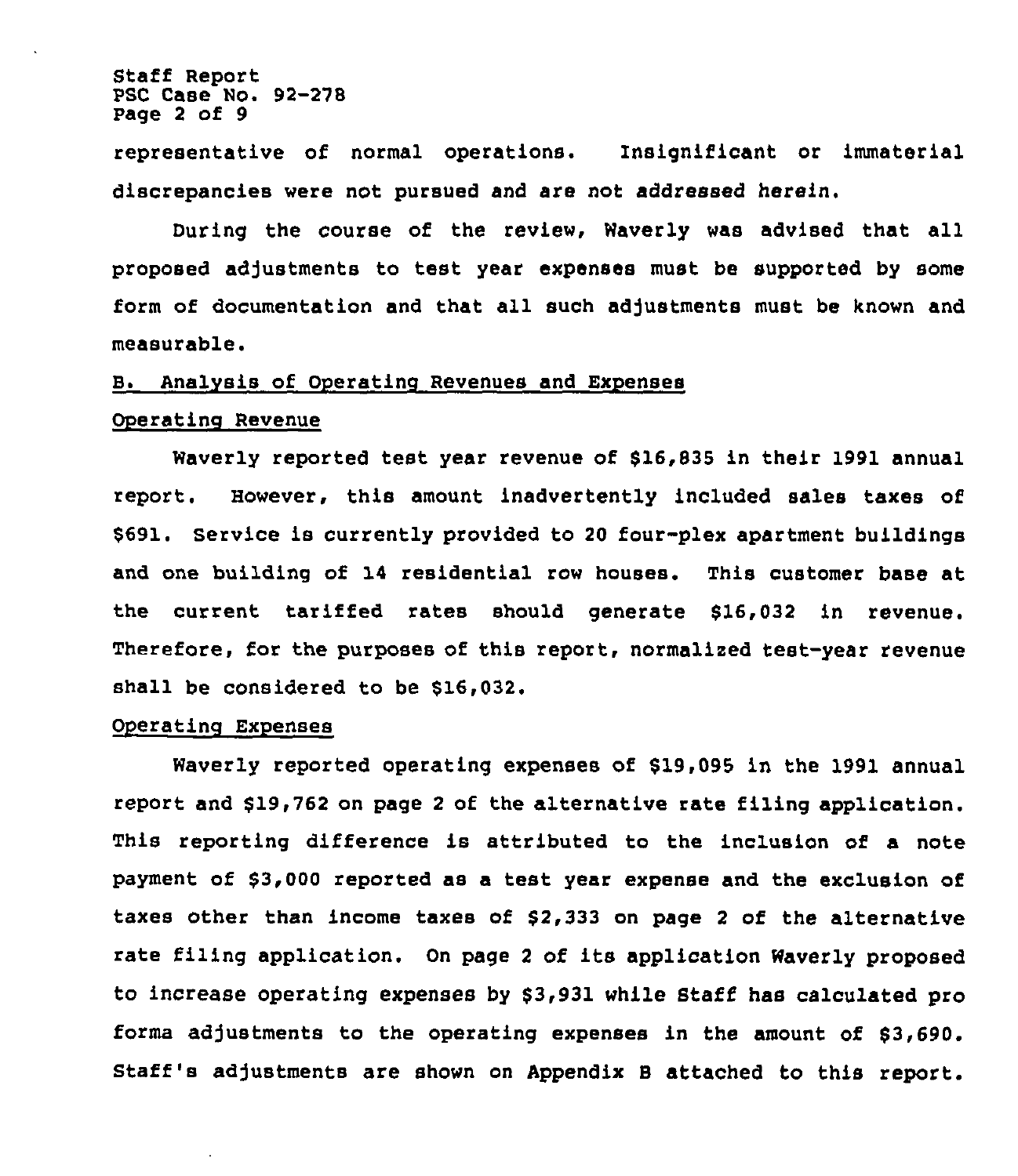### Staff Report PSC Case No. 92-278 Page 3 of 9

Waverly's and Staff's pro forms adjustments to test period operations are discussed in the following sections of this report.

## Sludge Haulinc

Waverly reported test year sludge hauling expense of <sup>8580</sup> which it proposed to increase by \$711. This adjustment was made to reflect one load of sludge per quarter at the most current rate charged for sludge hauling. During the test year only two loads of 5,000 gallons were hauled for 8290 per load. However, in 1992 four 5,000 gallon loads of sludge were hauled at a rate of 8322.75. During its review Staff reviewed all the sludge hauling invoices for the test year and 1992 and is in agreement with Waverly's adjustment. Staff has incorporated this adjustment into its calculation of revenue requirements in Appendix B.

# maintenance

During the test year Waverly reported an expense of \$540 for quarterly lab reports. However, as of 1992, Waverly has been required to file monthly lab reports. The cost of the monthly report is 8135. Although this adjustment was not considered in Waverly's application, Staff has included it in its calculation of recommended revenue requirements by making an adjustment to operating expenses of  $$1,080^1$ .

|  | Monthly 1ab report<br>Annualize | 135<br>12      |
|--|---------------------------------|----------------|
|  | Pro forma<br>Less: Test year    | 1,620<br>7540) |
|  | Adjustment                      | 1,080          |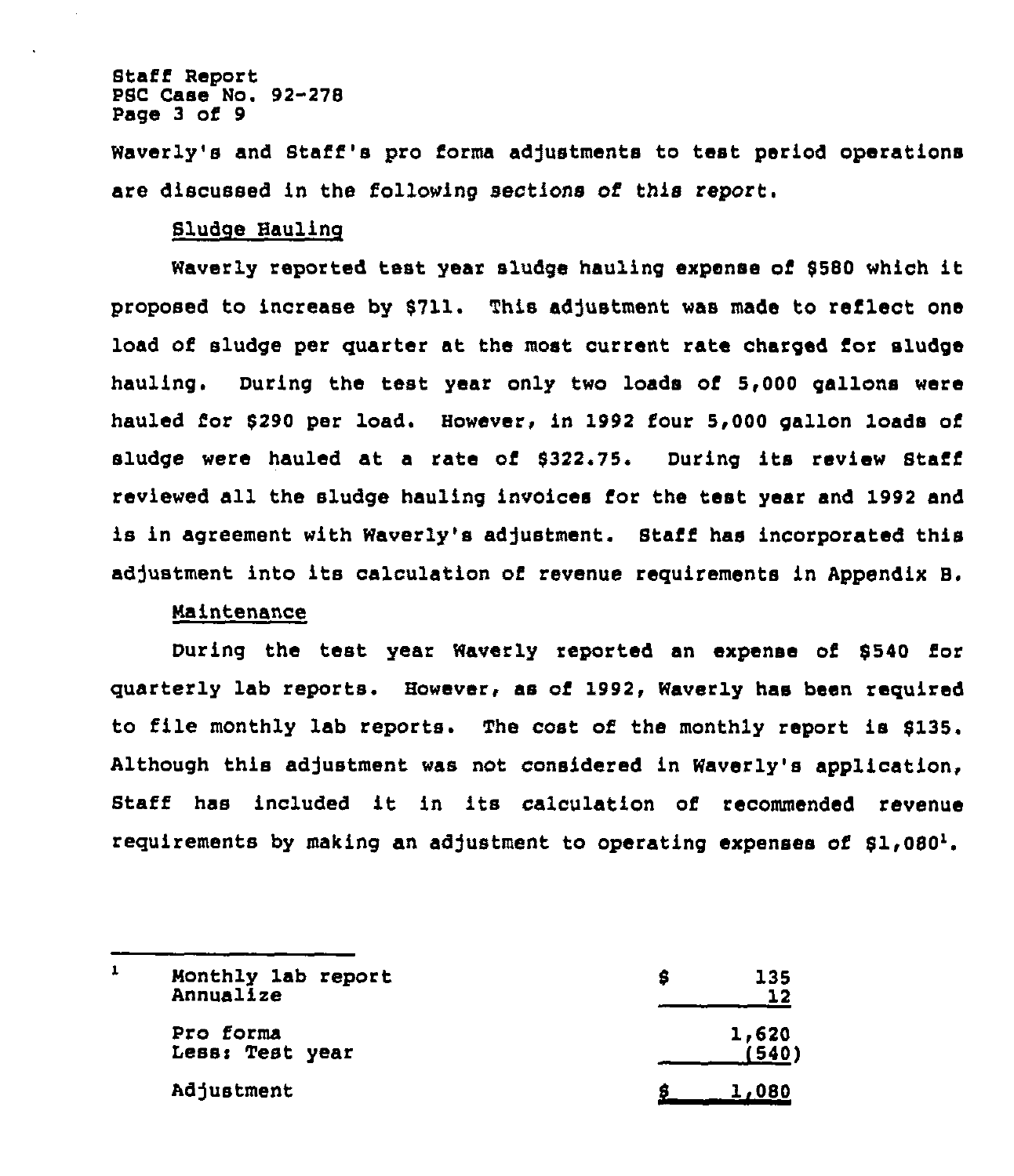Staff Report PSC Case No. 92-278 Page <sup>4</sup> of 9

Waverly increased maintenance expense by 9400 for road maintenance. Staff is in agreement that this is an annual expense for Waverly and that \$400 at the pro forma level is an appropriate amount. However, Staff has netted the \$400 pro forma amount with what was expensed on road maintenance during the test year by adjusting operating expense by  $$127<sup>2</sup>$ .

ln the maintenance expense account Waverly had expensed the cost of purchasing and installing one chlorinator in the amount of \$250. Staff is of the opinion that this expenditure will benefit Waverly and its customers for a period of more than one year. Therefore, Staff has eliminated the cost of the chlorinator from test year maintenance expense and made an adjustment to test year depreciation expense to allow the appropriate recovery of cost.

Waverly made an adjustment to operating expenses of \$3,400 for system improvements which include painting, grating and a flow meter, Staff is of the opinion that the requested improvements should be allowed and recovered through rates but not over a one year period as requested. Instead, Staff has included a recovery of these items in its calculation of pro forma depreciation expense.

| Pro forma<br>Less: Test year | 400<br>273 |
|------------------------------|------------|
| Adjustment                   |            |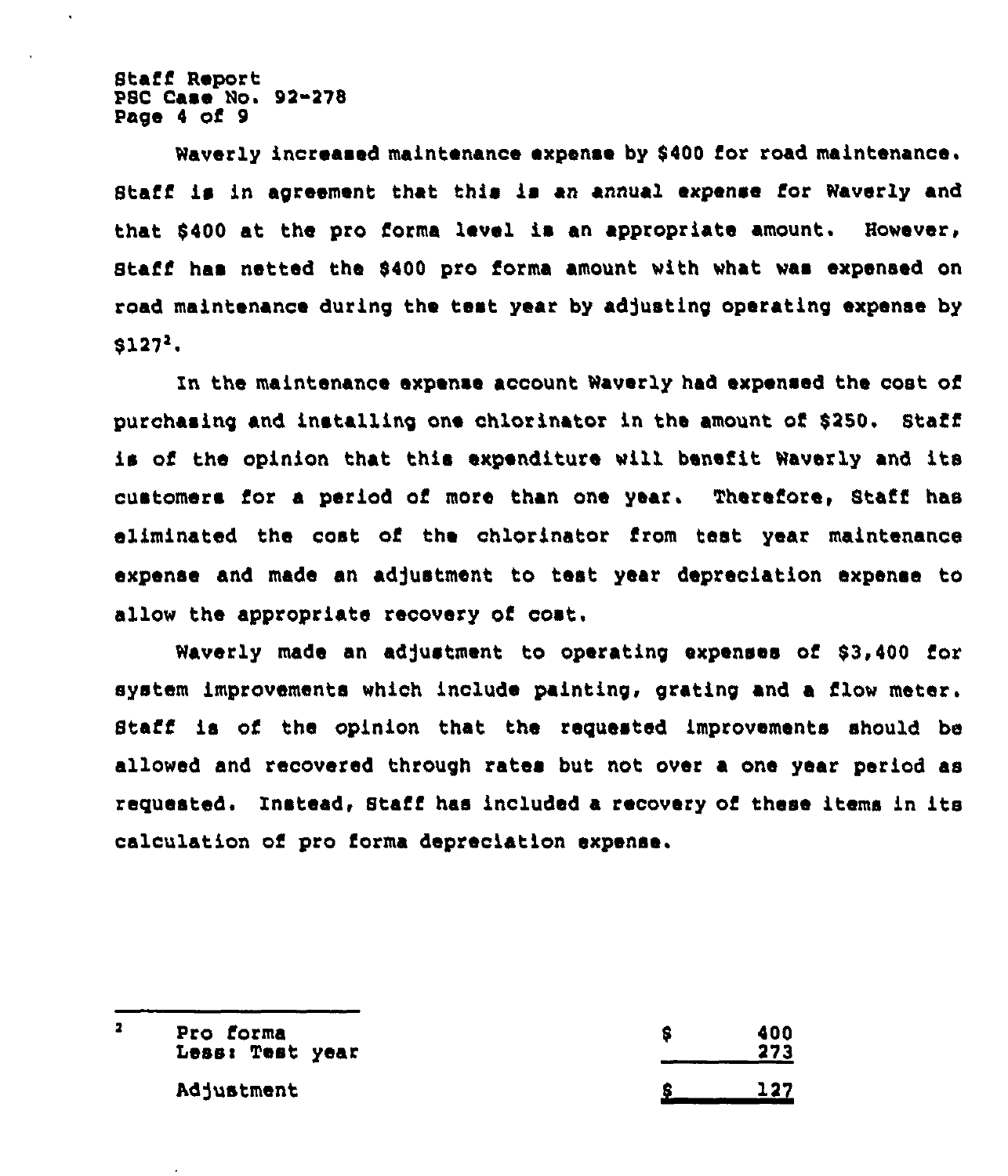Staff Report PSC Case No. 92-278 Page 5 of 9

After discussion with the Division of Engineering, Staff has adjusted test year operation and maintenance expenses by \$900' to reflect Waverly's proposal to install one diffuser every other month at a cost of \$150 per month.

# Owner/Manager Fee

During the test year Waverly report \$1,800 for administrative fees; however, it has subsequently requested that an annual fee of \$2,400 be considered. Staff is of the opinion that Waverly is entitled to an owner/manager fee in the amount of  $$2,400$ . A fee of this nature is generally allowed by this Commission. Accordingly, operating expenses have been increased by \$600'.

## KPDES Permit

Staff has amortised the cost of the KPDES discharge permit of \$1,700 over the five year life of the permit resulting in a  $$340<sup>5</sup>$ adjustment to test year operation and maintenance expenses.

| э                    | Installation cost of one diffuser<br>Times: six installations a year | s | 150               |
|----------------------|----------------------------------------------------------------------|---|-------------------|
|                      | Adjustment                                                           |   | 900               |
| $\ddot{\phantom{a}}$ | Pro forma<br>Less: Test year                                         | s | 2,400<br>(1, 800) |
|                      | Adjustment                                                           |   | 600               |
| 5                    | Pro forma cost of permit<br>Divide by: life of permit                | s | 1,700             |
|                      | Adjustment                                                           |   | 340               |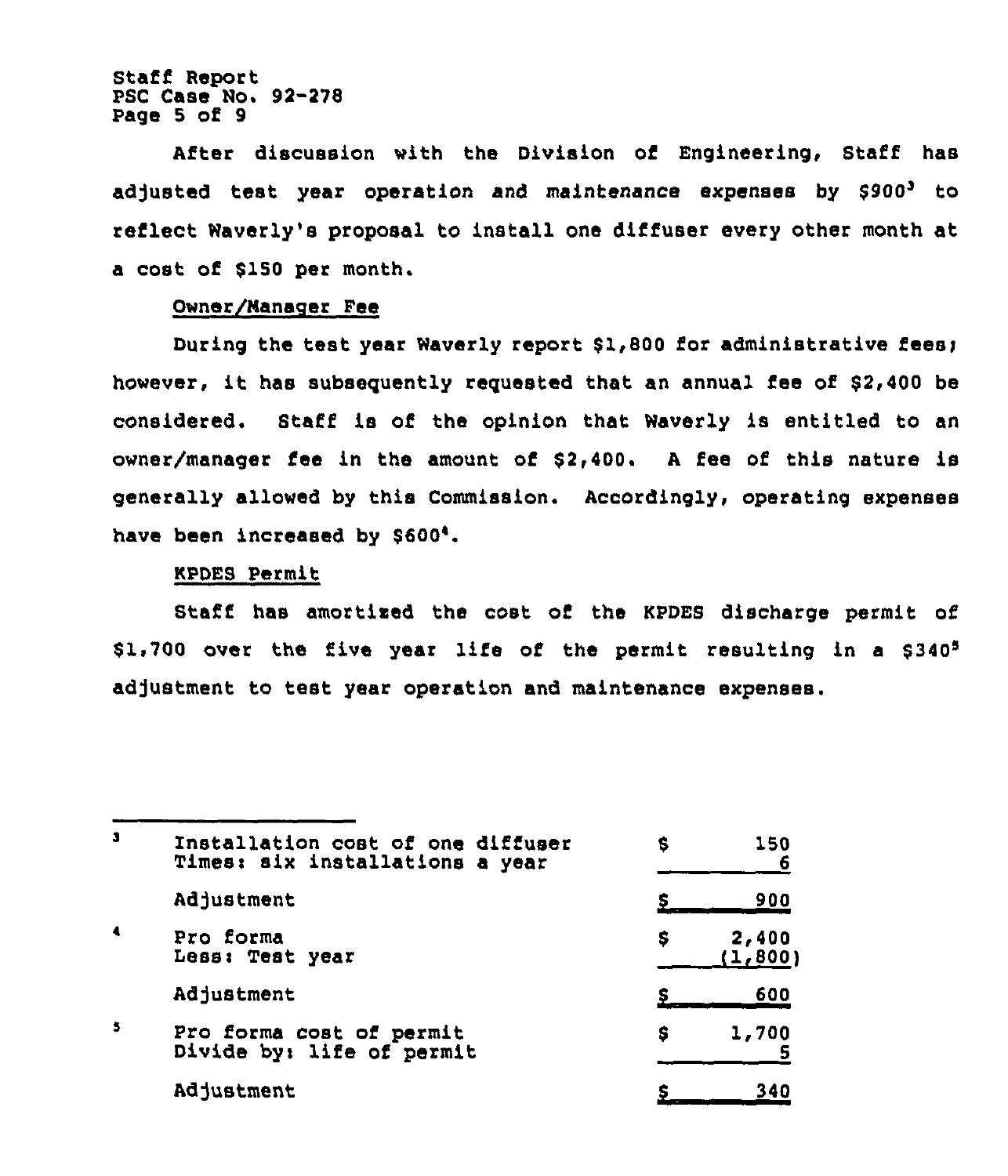Staff Report PSC Case No. 92-278 Page 6 of 9

### Depreciation

Staff has adjusted test year operating expense to allow Waverly to recover the cost of painting of the plant, grating, a flow meter, a chlorinator and a pump. After consulting with the Commission's Engineering Division, Staff determined that these items should be depreciated over a five year period. Thus, depreciation expense has been adjusted by  $$873<sup>6</sup>$ .

# Taxes Other Than Income Taxes

Waverly reported test year taxes other than income taxes of \$2,333. Of this amount \$ 691 was related to sales tax. Waverly is simply acting as an agent of the taxing authorities to collect and remit this tax. Accordingly, these monies should not be recorded as an operating revenue or expense of Waverly. As a result, Staff has made an adjustment to taxes other than income taxes of (\$691) to eliminate sales taxes from operating expenses.

## C. Revenue Requirements Determination

Assuming that Waverly's request for a 20% rate increase were granted, a \$4,071 net operating loss would be recognized given pro forma revenues and expenses. Staff is of the opinion that Waverly should

| 6 | Painting (proposed)<br>Grating (proposed)<br>Flow meter (proposed)<br>Chlorinator (purchased 1991)<br>Pump (purchase 1992) | s | 500<br>453<br>2,500<br>250 |
|---|----------------------------------------------------------------------------------------------------------------------------|---|----------------------------|
|   | Total<br>Depreciable life: 5 years                                                                                         |   | 661<br>4,364               |
|   | Adjustment                                                                                                                 |   | 873                        |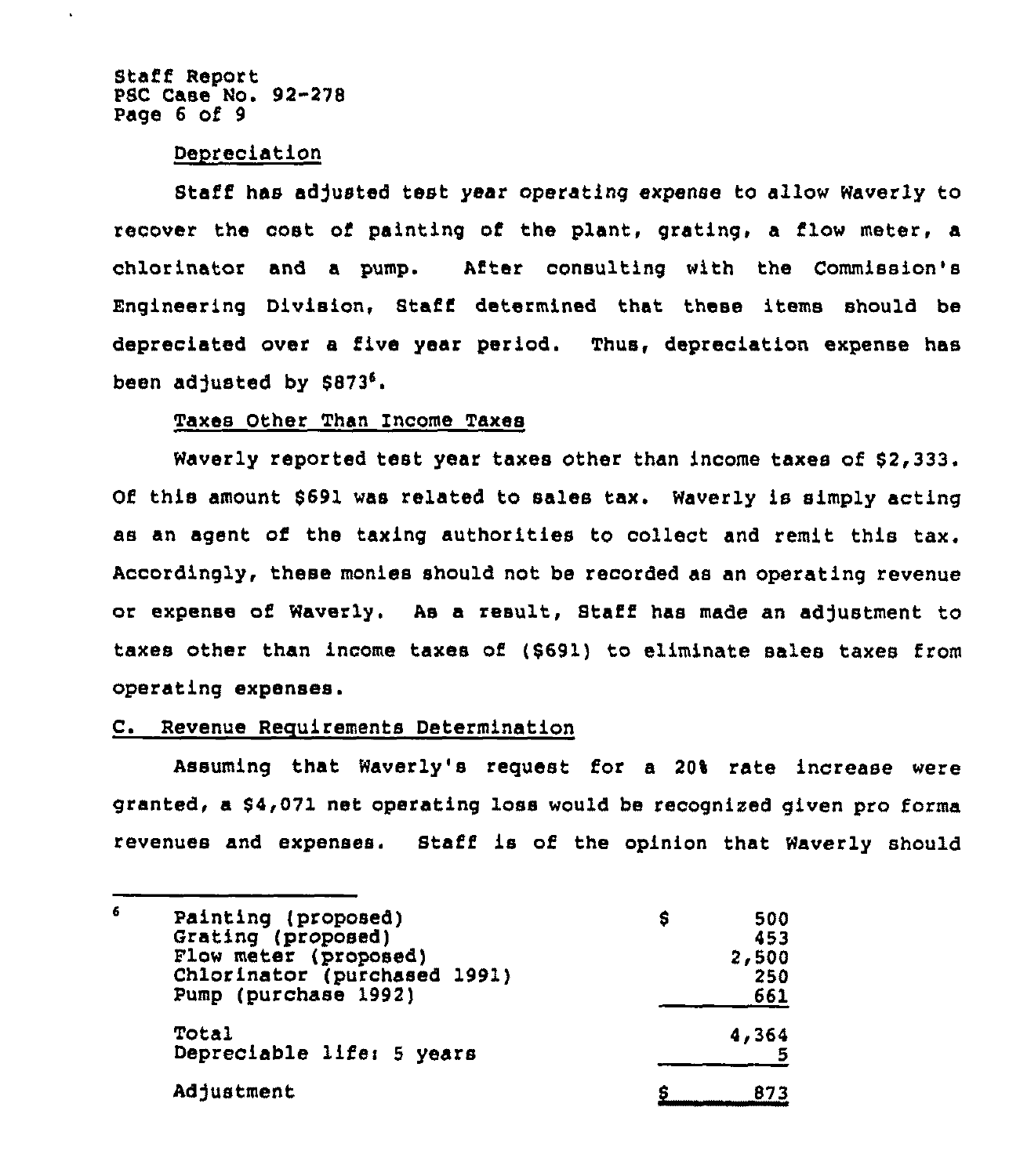Staff Report PSC Case No. 92-278 Page 7 of 9

operate on a stand alone basis, thus requiring no subsidization from its stockholders. Therefore, Staff recommends that Waverly's request be denied and that Waverly's revenue requirements be calculated using an approach frequently used by this Commission for small, privately owned utilities which is an 88 percent operating ratio plus a dollar for dollar recovery of the average interest paid over the next three years.

The approach recommended by Staff results in a 827,146 pro forma revenue requirement calculated as follows:

| 22,785<br>88%   |
|-----------------|
| 25,892<br>1,254 |
| 27,146          |
|                 |

The interest component of the revenue requirement was included by staff as waverly is currently paying 8250 per month to E"z construction ("E-z") pursuant to the guarantee agreement of 820,075 with E-z which was executed as a result of the settlement in Case No. 85-CT-10180 brought before the 7th Division of the Jefferson Circuit Court. This obligation originated in October, 1980 when E-Z contracted with Waverly to perform a major repair of the treatment plant at a price of \$13,000. Upon delinquency of payment, legal action was taken by E-Z whereby interest on the outstanding balance began accruing. In August, 1988 the title of waverly as well as the attached lien of E-Z was transferred to Mrs. Betty Farley. Mrs. Farley, as previously mentioned, is currently paying \$ <sup>250</sup> per month to E-Z. This payment is for principal and interest on the original 813,000 contract and the interest for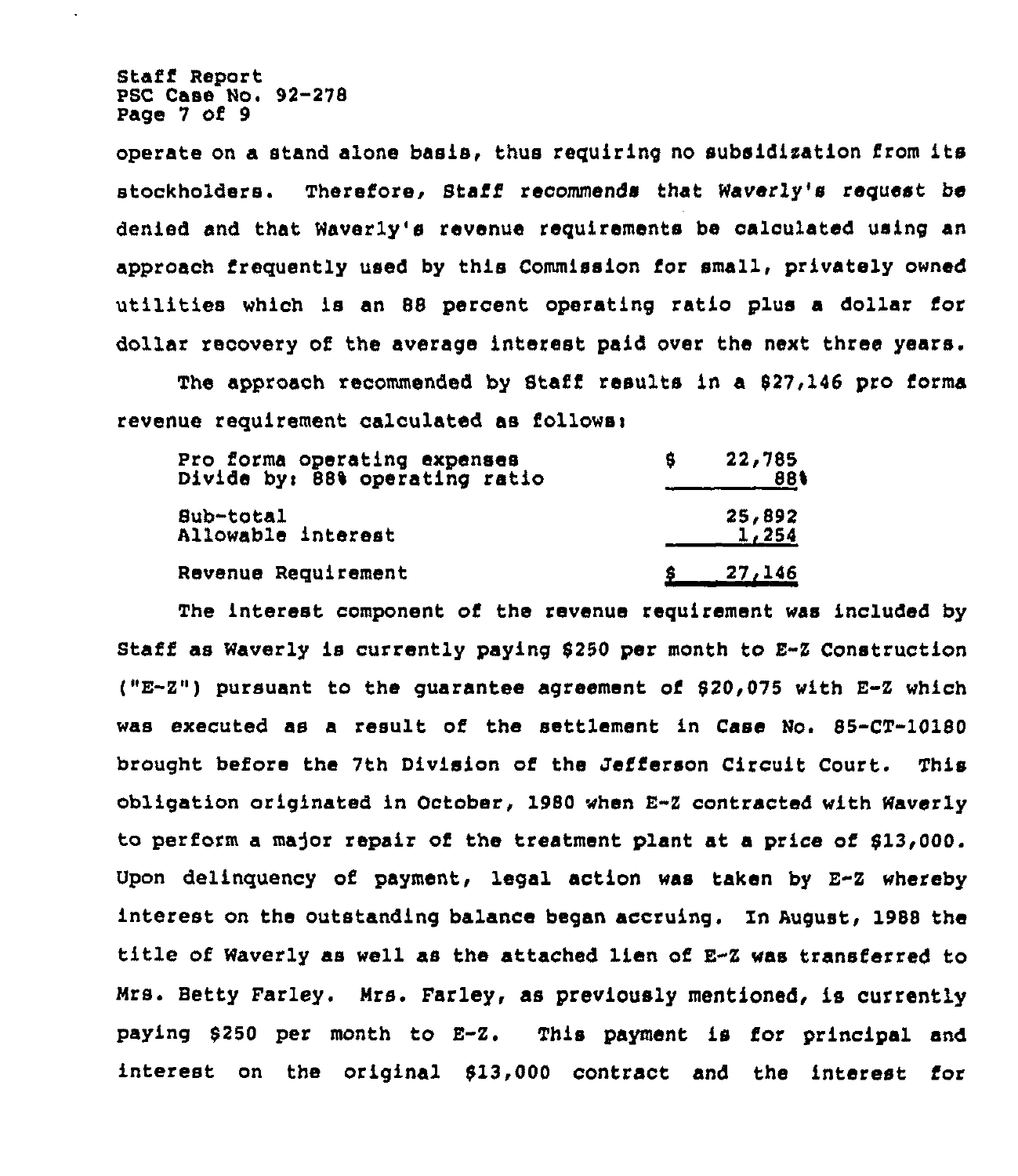Staff Report PSC Case Mo. 92-278 Page 8 of 9

delinguency in payment. Staff is of the opinion that the interest which was the result of delinguent payment should be borne by the stockholder and the interest on the original amount should be passed through to the consumer as would have been done when the contract was negotiated. Therefore, Staff has included only 81,254 of the total 81,937 three year average interest expense. The interest component was calculated as  $f$ ollows:

| Interest for 1993<br>Ħ<br>1994<br><br>1995    | 2,061<br>s<br>1,942<br>1,807 |
|-----------------------------------------------|------------------------------|
| Average interest expense<br>Times: Percentage | $1,937$<br>64.76%            |
| Allowable interest                            | 1,254                        |

Therefore, Staff recommends that Waverly be allowed to increase its normalized operating revenue to \$27,146°.

# D. Rate Design

The application filed by Waverly included a schedule of present and proposed rates. Waverly currently has approved rates for apartments, residential and commercial customer classes, churches, and schools. However, the application did not include proposed rates for the commercial class, churches or schools since there are none of these

| 7 | Original contract amount<br>Divide by: Original contract                | s | 13,000              |
|---|-------------------------------------------------------------------------|---|---------------------|
|   | amount plus accrued interest                                            |   | 20,075              |
|   | Percentage allowable                                                    |   | 64.76%              |
| 6 | Pro forma proposed rate revenue<br>Less: Pro forma present rate revenue |   | 27,146<br>(16, 032) |
|   | Adjustment                                                              |   | 11,114              |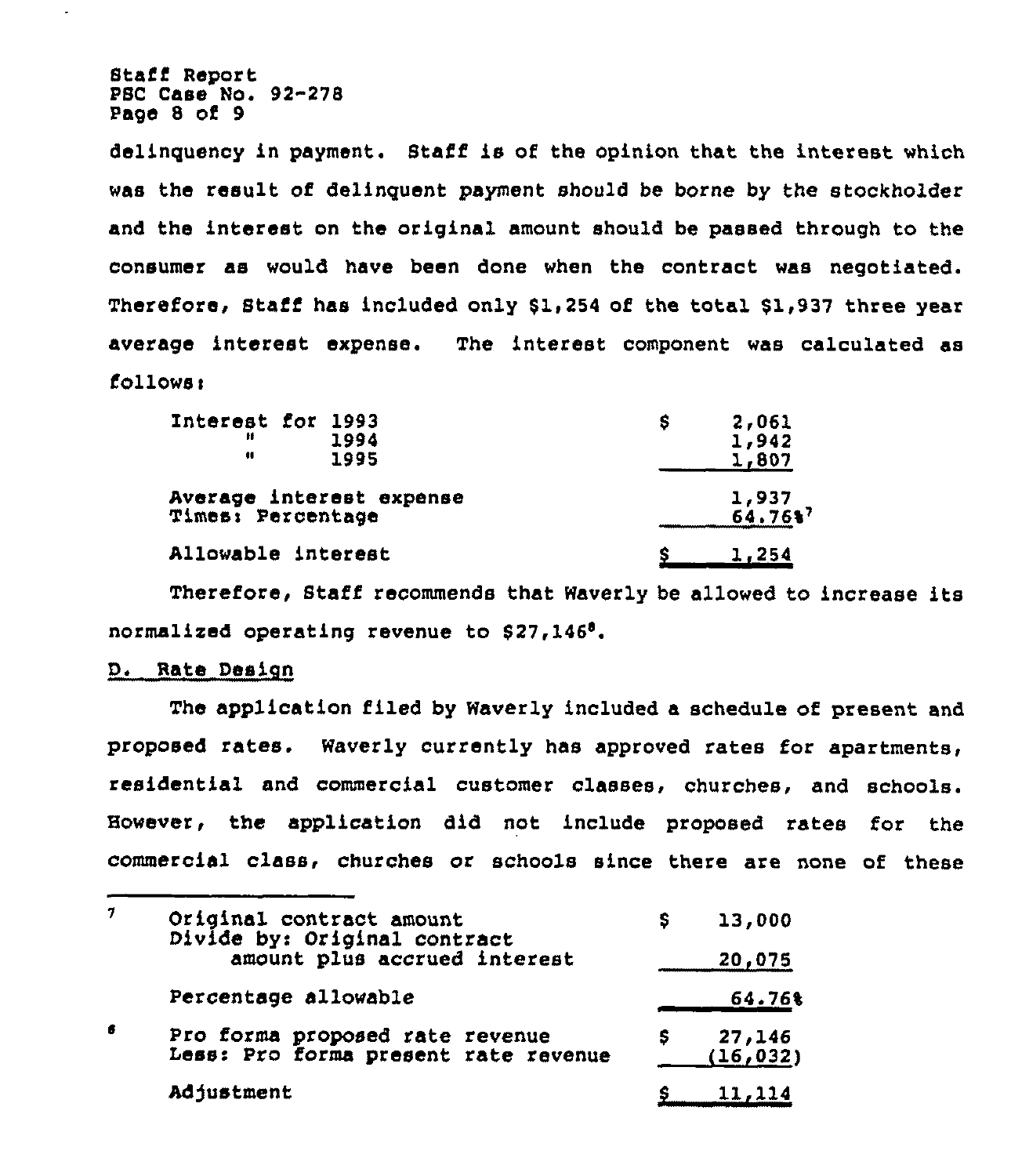Staff Report PSC Case Ho. 92-278 Page 9 of 9

customer classes in the service area and the area served is fully developed so no service will be provided to these classifications. Therefore, the rate schedule for these services has been deleted. Waverly serves 20 four-plex apartment buildings and one building of 14 residential row houses. The required revenue has been spread evenly among the 94 units. The rates in Appendix <sup>A</sup> are the rates recommended by Staff and will generate the revenue requirement of \$27,146.

**E.** Signatures

And State Now floor CDA<br>Prepared By: Jack Scott Lawless, CPA<br>Public Utility Financial Analyst Water and Sewer Revenue Requirements Branch Rates and Tariffs Division

Jeanus Brint

Prepared By: Brent Kjrtley<br>Public Utility Rate<br>Analyst Communications, Water and Sewer Rate Design Branch Division of Rates and Research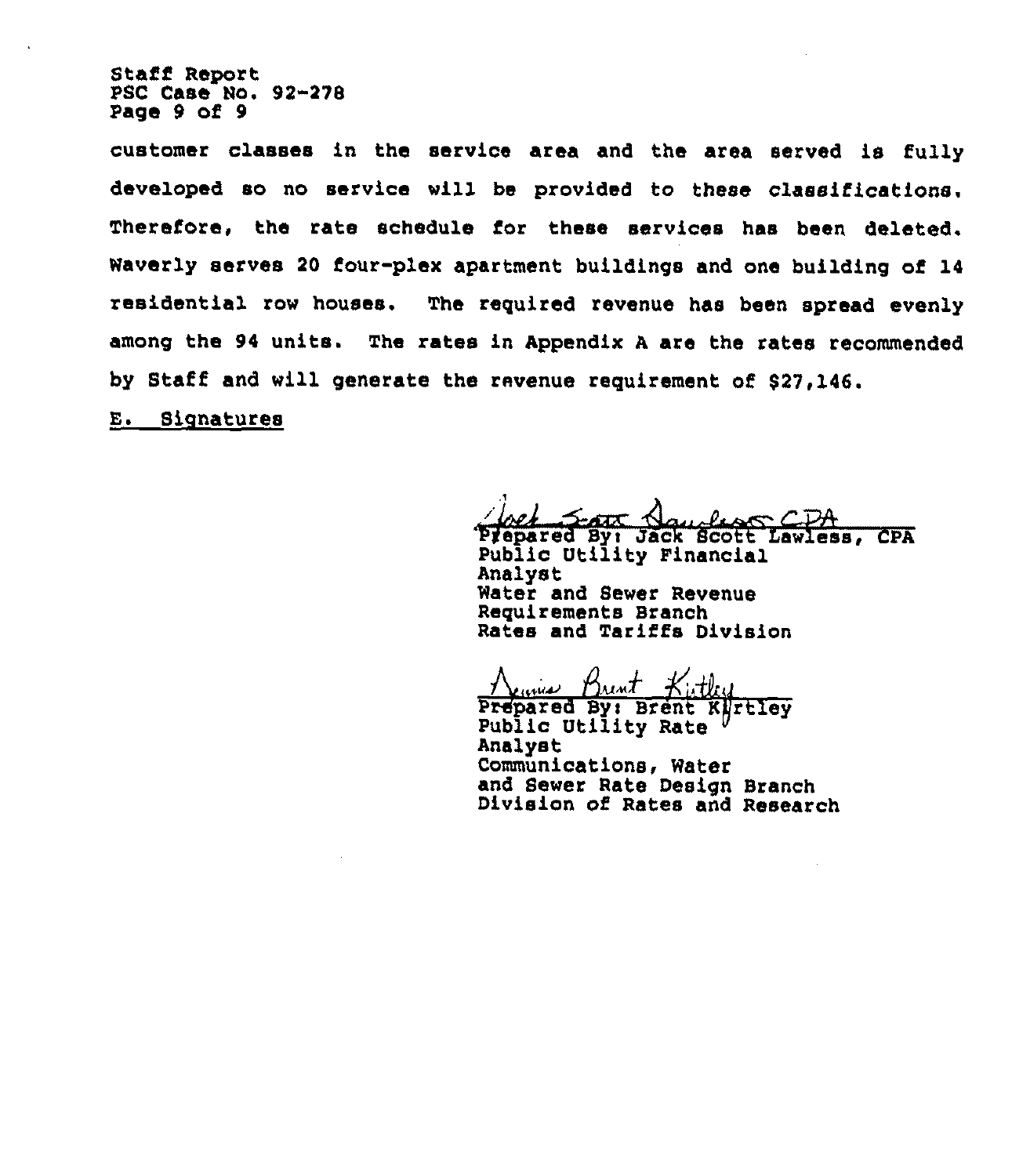# APPENDIX A TO STAFF REPORT CASE NO. 93-002

The Staff recommends the following rate be prescribed for customer of Waverly Sanitation, Inc.

| Classification | Monthly Rate                                                 |
|----------------|--------------------------------------------------------------|
| Apartments     | \$96.40 per four-plex building<br>(or \$24.10 per unit)      |
| Row Houses     | \$337.40 per fourteen-unit building<br>(or \$24.10 per unit) |

 $\bullet$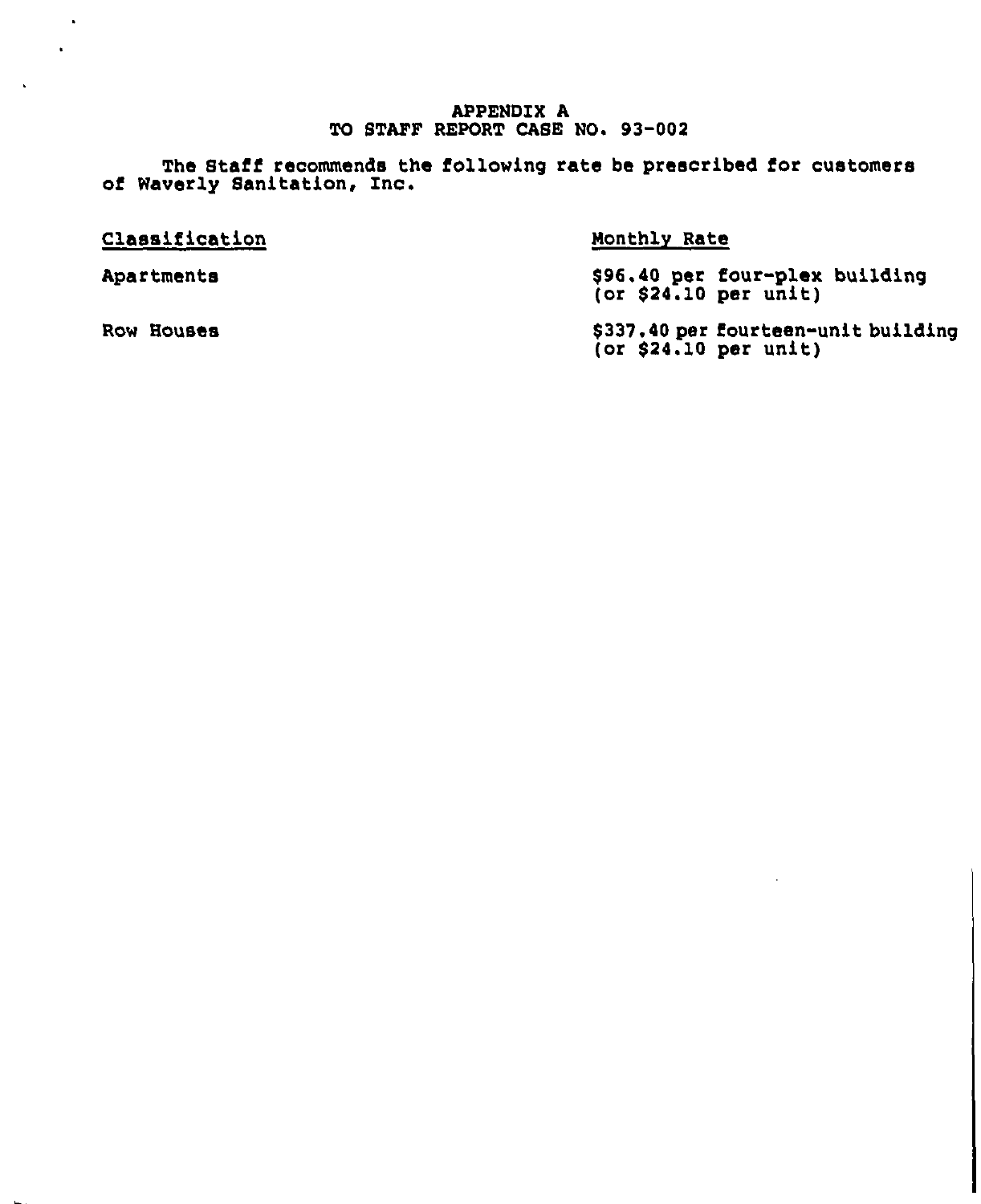# APPENDIX A

APPENDIX TO AN ORDER OF THE KENTUCKY PUBLIC SERVICE COMMISSION IN CASE NO. 93-002 DATED March 17, 1993.

 $\bullet$ 

The following rates and charges are prescribed for the customers in the area served by Waverly Sanitation, Inc. All other rates and charges not specifically mentioned herein shall remain the same as those in effect under authority of this Commission prior to the effective date of this Order.

| Classification | Monthly Rate                                                 |
|----------------|--------------------------------------------------------------|
| Apartments     | \$96.40 per four-plex building<br>(or \$24.10 per unit)      |
| Row Houses     | \$337.40 per fourteen-unit building<br>(or \$24.10 per unit) |